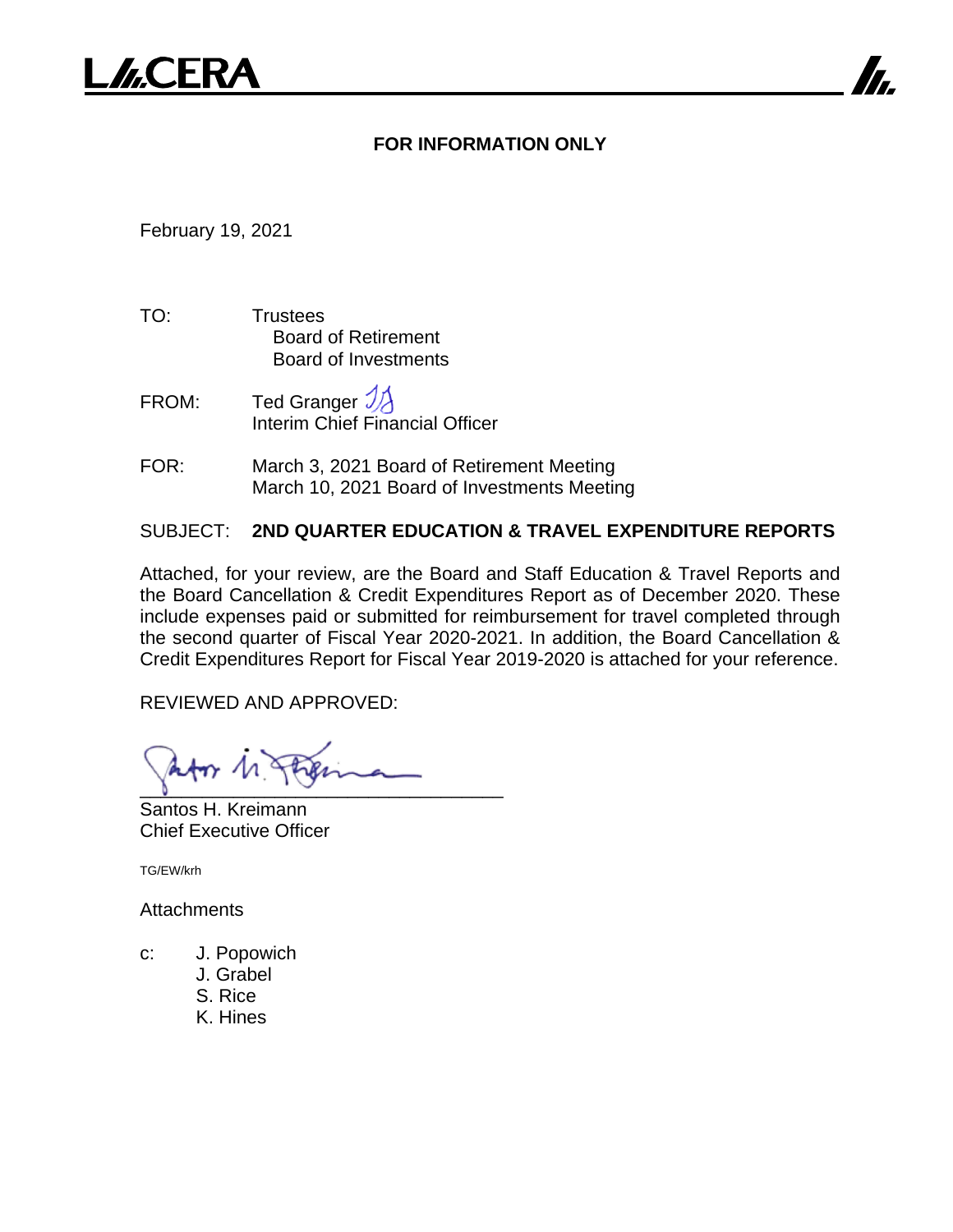



# **EDUCATION AND TRAVEL EXPENDITURE REPORT**

### **FOR FISCAL YEAR 2021**

| Cat   | <b>Purpose of Travel -</b><br><b>Location - Travel Dates</b>                                            | <b>Travel</b><br><b>Status</b> | <b>Total</b><br><b>Expense</b> | Registration | Lodging | Airfare | Ground<br>Transp. |        | Mileage Porterage | Parking | Meals  | <b>Per Diem</b> | Misc.  |
|-------|---------------------------------------------------------------------------------------------------------|--------------------------------|--------------------------------|--------------|---------|---------|-------------------|--------|-------------------|---------|--------|-----------------|--------|
|       | <b>Alan Bernstein</b>                                                                                   |                                |                                |              |         |         |                   |        |                   |         |        |                 |        |
| B     | Edu-2020 SACRS Fall Virtual<br>Conference - VIRTUAL - 11/10/2020 -<br>11/13/2020                        | Attended                       | \$120.00                       | \$120.00     | \$0.00  | \$0.00  | \$0.00            | \$0.00 | \$0.00            | \$0.00  | \$0.00 | \$0.00          | \$0.00 |
|       | <b>Totals for Alan Bernstein:</b>                                                                       |                                | \$120.00                       | \$120.00     | \$0.00  | \$0.00  | \$0.00            | \$0.00 | \$0.00            | \$0.00  | \$0.00 | \$0.00          | \$0.00 |
|       | <b>Elizabeth Ginsberg</b>                                                                               |                                |                                |              |         |         |                   |        |                   |         |        |                 |        |
| В     | Edu - CALAPRS Principles for Trustees -<br>VIRTUAL - 08/18/2020 - 08/26/2020                            | Attended                       | \$500.00                       | \$500.00     | \$0.00  | \$0.00  | \$0.00            | \$0.00 | \$0.00            | \$0.00  | \$0.00 | \$0.00          | \$0.00 |
|       | <b>Totals for Elizabeth Ginsberg:</b>                                                                   |                                | \$500.00                       | \$500.00     | \$0.00  | \$0.00  | \$0.00            | \$0.00 | \$0.00            | \$0.00  | \$0.00 | \$0.00          | \$0.00 |
|       | <b>Vivian Gray</b>                                                                                      |                                |                                |              |         |         |                   |        |                   |         |        |                 |        |
| $B -$ | Edu - SACRS Public Pension Investment<br>Management Program 2020 - VIRTUAL -<br>07/28/2020 - 08/13/2020 | Attended                       | \$500.00                       | \$500.00     | \$0.00  | \$0.00  | \$0.00            | \$0.00 | \$0.00            | \$0.00  | \$0.00 | \$0.00          | \$0.00 |
|       | Edu - Koried Black Directors' Virtual<br>Workshop - VIRTUAL - 10/15/2020 -<br>10/15/2020                | Attended                       | \$395.00                       | \$395.00     | \$0.00  | \$0.00  | \$0.00            | \$0.00 | \$0.00            | \$0.00  | \$0.00 | \$0.00          | \$0.00 |
|       | Edu-2020 SACRS Fall Virtual<br>Conference - VIRTUAL - 11/10/2020 -<br>11/13/2020                        | Attended                       | \$120.00                       | \$120.00     | \$0.00  | \$0.00  | \$0.00            | \$0.00 | \$0.00            | \$0.00  | \$0.00 | \$0.00          | \$0.00 |
|       |                                                                                                         | <b>Totals for Vivian Gray:</b> | \$1,015.00                     | \$1,015.00   | \$0.00  | \$0.00  | \$0.00            | \$0.00 | \$0.00            | \$0.00  | \$0.00 | \$0.00          | \$0.00 |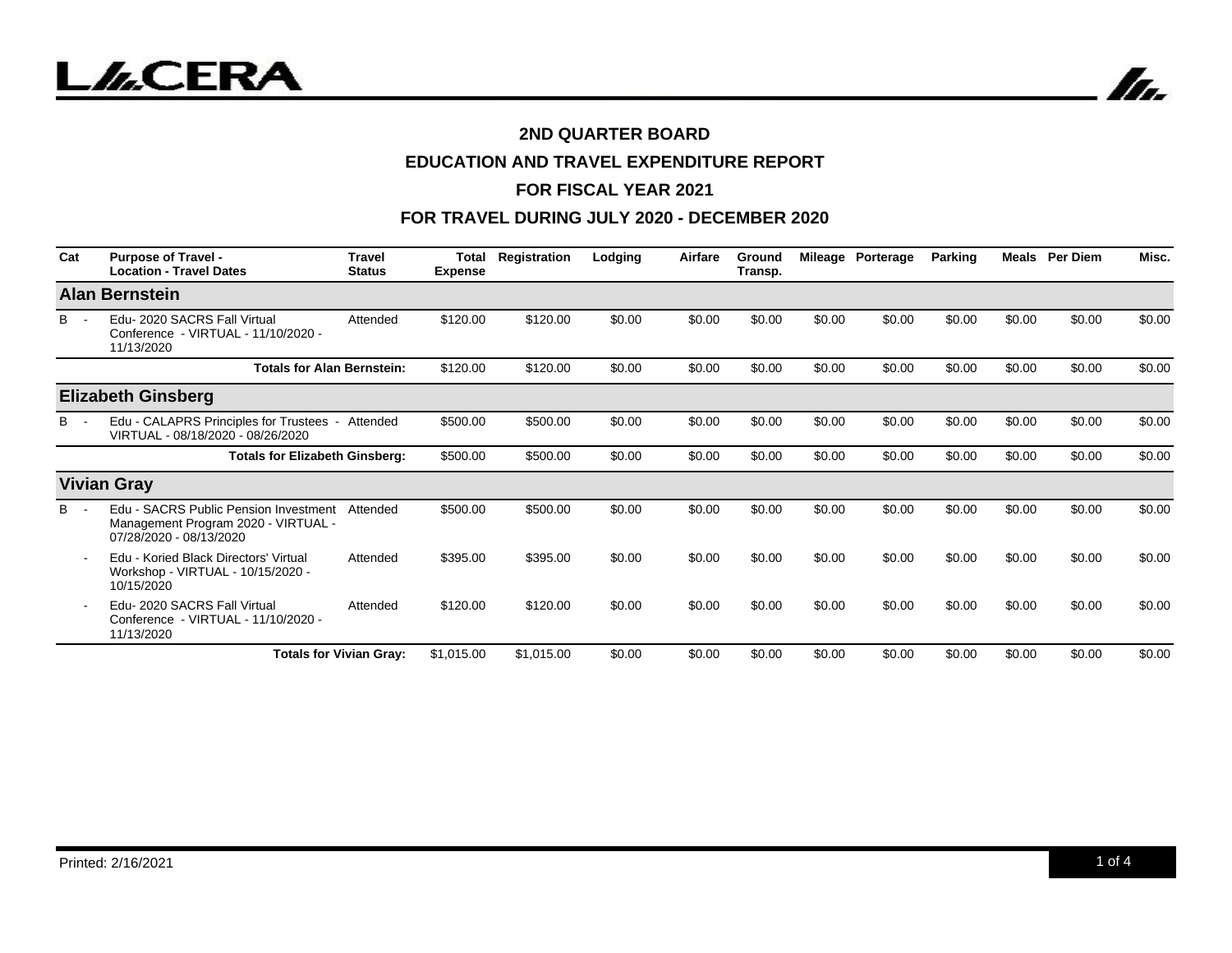

# **EDUCATION AND TRAVEL EXPENDITURE REPORT**

## **FOR FISCAL YEAR 2021**

| Cat             | <b>Purpose of Travel -</b><br><b>Location - Travel Dates</b>                                                                         | <b>Travel</b><br><b>Status</b> | Total<br><b>Expense</b> | Registration | Lodging | Airfare | Ground<br>Transp. |        | Mileage Porterage | <b>Parking</b> |        | <b>Meals</b> Per Diem | Misc.  |
|-----------------|--------------------------------------------------------------------------------------------------------------------------------------|--------------------------------|-------------------------|--------------|---------|---------|-------------------|--------|-------------------|----------------|--------|-----------------------|--------|
|                 | <b>David Green</b>                                                                                                                   |                                |                         |              |         |         |                   |        |                   |                |        |                       |        |
| $B -$           | Edu - PPI 2020 Summer Roundtable -<br>Los Angeles CA - 07/14/2020 -<br>07/16/2020                                                    | Attended                       | \$175.00                | \$175.00     | \$0.00  | \$0.00  | \$0.00            | \$0.00 | \$0.00            | \$0.00         | \$0.00 | \$0.00                | \$0.00 |
|                 | Edu - Pacific Council - "Beyond the<br>Horizon" Summit - VIRTUAL -<br>07/20/2020 - 07/24/2020                                        | Attended                       | \$150.00                | \$150.00     | \$0.00  | \$0.00  | \$0.00            | \$0.00 | \$0.00            | \$0.00         | \$0.00 | \$0.00                | \$0.00 |
|                 | Edu - The Pacific Council on International Attended<br>Policy's PolicyWest 2020 - VIRTUAL -<br>12/03/2020 - 12/04/2020               |                                | \$50.00                 | \$50.00      | \$0.00  | \$0.00  | \$0.00            | \$0.00 | \$0.00            | \$0.00         | \$0.00 | \$0.00                | \$0.00 |
|                 | <b>Totals for David Green:</b>                                                                                                       |                                | \$375.00                | \$375.00     | \$0.00  | \$0.00  | \$0.00            | \$0.00 | \$0.00            | \$0.00         | \$0.00 | \$0.00                | \$0.00 |
|                 | <b>Elizabeth Greenwood</b>                                                                                                           |                                |                         |              |         |         |                   |        |                   |                |        |                       |        |
| B<br>$\sim$ $-$ | Edu- PPI 2020 Asia Pacific Roundtable -<br>VIRTUAL - 10/20/2020 - 10/22/2020                                                         | Attended                       | \$175.00                | \$175.00     | \$0.00  | \$0.00  | \$0.00            | \$0.00 | \$0.00            | \$0.00         | \$0.00 | \$0.00                | \$0.00 |
|                 | Edu - Yale School of Management<br><b>Executive Education - Women's</b><br>Leadership Program - VIRTUAL -<br>11/18/2020 - 11/18/2020 | Attended                       | \$2,800.00              | \$2,800.00   | \$0.00  | \$0.00  | \$0.00            | \$0.00 | \$0.00            | \$0.00         | \$0.00 | \$0.00                | \$0.00 |
|                 | <b>Totals for Elizabeth Greenwood:</b>                                                                                               |                                | \$2,975.00              | \$2,975.00   | \$0.00  | \$0.00  | \$0.00            | \$0.00 | \$0.00            | \$0.00         | \$0.00 | \$0.00                | \$0.00 |
|                 | <b>James Harris</b>                                                                                                                  |                                |                         |              |         |         |                   |        |                   |                |        |                       |        |
| B               | Edu - SACRS Public Pension Investment<br>Management Program 2020 - VIRTUAL -<br>07/28/2020 - 08/13/2020                              | Attended                       | \$500.00                | \$500.00     | \$0.00  | \$0.00  | \$0.00            | \$0.00 | \$0.00            | \$0.00         | \$0.00 | \$0.00                | \$0.00 |
|                 | <b>Totals for James Harris:</b>                                                                                                      |                                | \$500.00                | \$500.00     | \$0.00  | \$0.00  | \$0.00            | \$0.00 | \$0.00            | \$0.00         | \$0.00 | \$0.00                | \$0.00 |
|                 | <b>Shawn Kehoe</b>                                                                                                                   |                                |                         |              |         |         |                   |        |                   |                |        |                       |        |
| В               | Edu- PPI 2020 Asia Pacific Roundtable -<br>VIRTUAL - 10/20/2020 - 10/22/2020                                                         | Attended                       | \$175.00                | \$175.00     | \$0.00  | \$0.00  | \$0.00            | \$0.00 | \$0.00            | \$0.00         | \$0.00 | \$0.00                | \$0.00 |
|                 | <b>Totals for Shawn Kehoe:</b>                                                                                                       |                                | \$175.00                | \$175.00     | \$0.00  | \$0.00  | \$0.00            | \$0.00 | \$0.00            | \$0.00         | \$0.00 | \$0.00                | \$0.00 |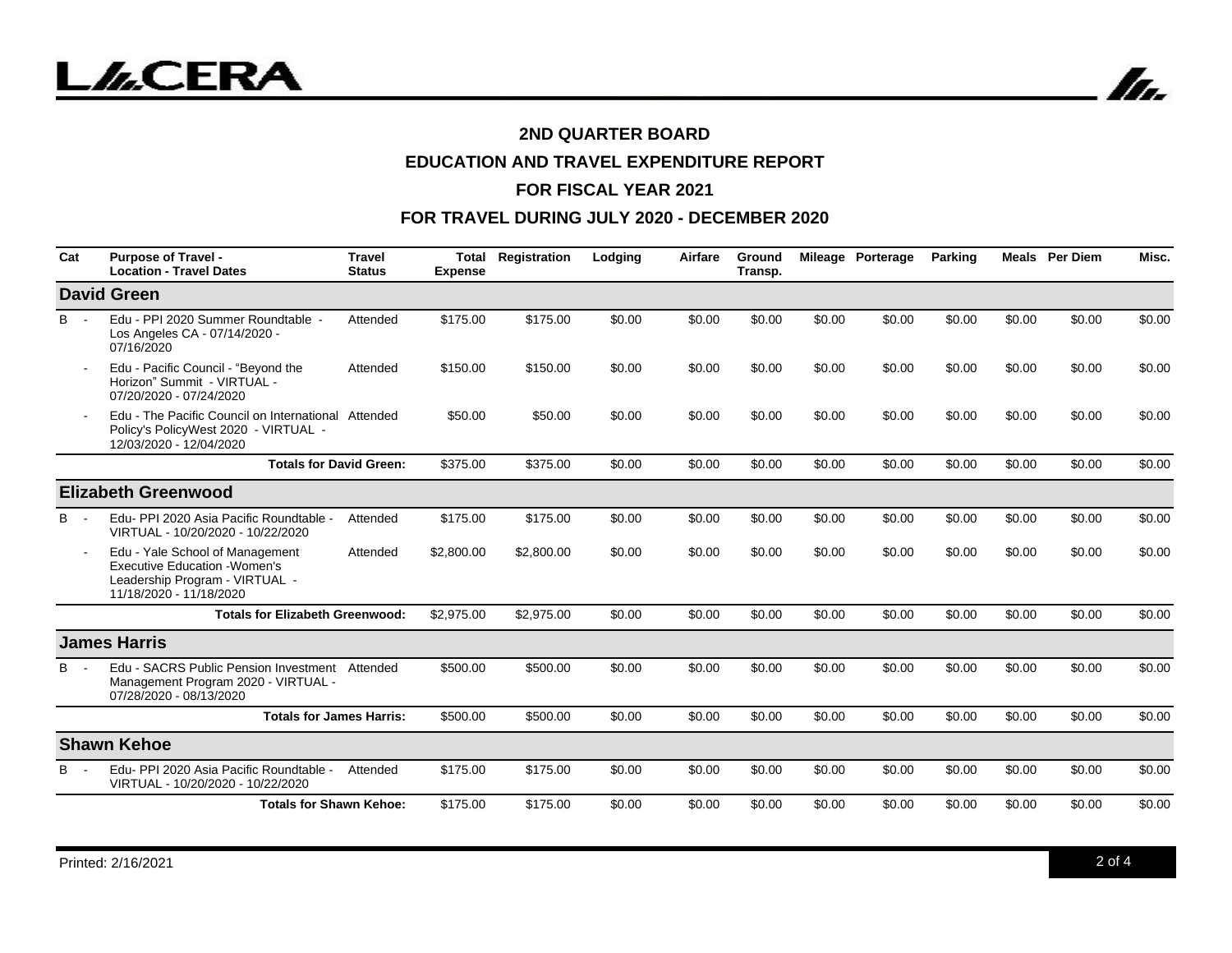



# **EDUCATION AND TRAVEL EXPENDITURE REPORT**

## **FOR FISCAL YEAR 2021**

| Cat   | <b>Purpose of Travel -</b><br><b>Location - Travel Dates</b>                                                             | <b>Travel</b><br><b>Status</b> | Total<br><b>Expense</b> | Registration | Lodging | Airfare | Ground<br>Transp. |        | Mileage Porterage | <b>Parking</b> |        | <b>Meals</b> Per Diem | Misc.  |
|-------|--------------------------------------------------------------------------------------------------------------------------|--------------------------------|-------------------------|--------------|---------|---------|-------------------|--------|-------------------|----------------|--------|-----------------------|--------|
|       | <b>Keith Knox</b>                                                                                                        |                                |                         |              |         |         |                   |        |                   |                |        |                       |        |
| $B -$ | Edu - PPI 2020 Summer Roundtable -<br>Los Angeles CA - 07/14/2020 -<br>07/16/2020                                        | Attended                       | \$175.00                | \$175.00     | \$0.00  | \$0.00  | \$0.00            | \$0.00 | \$0.00            | \$0.00         | \$0.00 | \$0.00                | \$0.00 |
|       | Edu - SACRS Public Pension Investment<br>Management Program 2020 - VIRTUAL -<br>07/28/2020 - 08/13/2020                  | Attended                       | \$500.00                | \$500.00     | \$0.00  | \$0.00  | \$0.00            | \$0.00 | \$0.00            | \$0.00         | \$0.00 | \$0.00                | \$0.00 |
|       | Edu - CII & NYU Corporate Governance<br>Bootcamp - VIRTUAL - 09/23/2020 -<br>09/25/2020                                  | Attended                       | \$945.00                | \$945.00     | \$0.00  | \$0.00  | \$0.00            | \$0.00 | \$0.00            | \$0.00         | \$0.00 | \$0.00                | \$0.00 |
|       | Edu - CALAPRS Virtual Trustees Round<br>Table - VIRTUAL - 10/23/2020 -<br>10/23/2020                                     | Attended                       | \$50.00                 | \$50.00      | \$0.00  | \$0.00  | \$0.00            | \$0.00 | \$0.00            | \$0.00         | \$0.00 | \$0.00                | \$0.00 |
|       |                                                                                                                          | <b>Totals for Keith Knox:</b>  | \$1,670.00              | \$1,670.00   | \$0.00  | \$0.00  | \$0.00            | \$0.00 | \$0.00            | \$0.00         | \$0.00 | \$0.00                | \$0.00 |
|       | <b>Wayne Moore</b>                                                                                                       |                                |                         |              |         |         |                   |        |                   |                |        |                       |        |
| $B -$ | Edu- NASP 31st Annual Virtual Pension & Attended<br>Financial Services Conference -<br>VIRTUAL - 12/07/2020 - 12/10/2020 |                                | \$100.00                | \$100.00     | \$0.00  | \$0.00  | \$0.00            | \$0.00 | \$0.00            | \$0.00         | \$0.00 | \$0.00                | \$0.00 |
|       | <b>Totals for Wayne Moore:</b>                                                                                           |                                | \$100.00                | \$100.00     | \$0.00  | \$0.00  | \$0.00            | \$0.00 | \$0.00            | \$0.00         | \$0.00 | \$0.00                | \$0.00 |
|       | <b>Ronald Okum</b>                                                                                                       |                                |                         |              |         |         |                   |        |                   |                |        |                       |        |
| B -   | Edu-2020 SACRS Fall Virtual<br>Conference - VIRTUAL - 11/10/2020 -<br>11/13/2020                                         | Attended                       | \$120.00                | \$120.00     | \$0.00  | \$0.00  | \$0.00            | \$0.00 | \$0.00            | \$0.00         | \$0.00 | \$0.00                | \$0.00 |
|       | <b>Totals for Ronald Okum:</b>                                                                                           |                                | \$120.00                | \$120.00     | \$0.00  | \$0.00  | \$0.00            | \$0.00 | \$0.00            | \$0.00         | \$0.00 | \$0.00                | \$0.00 |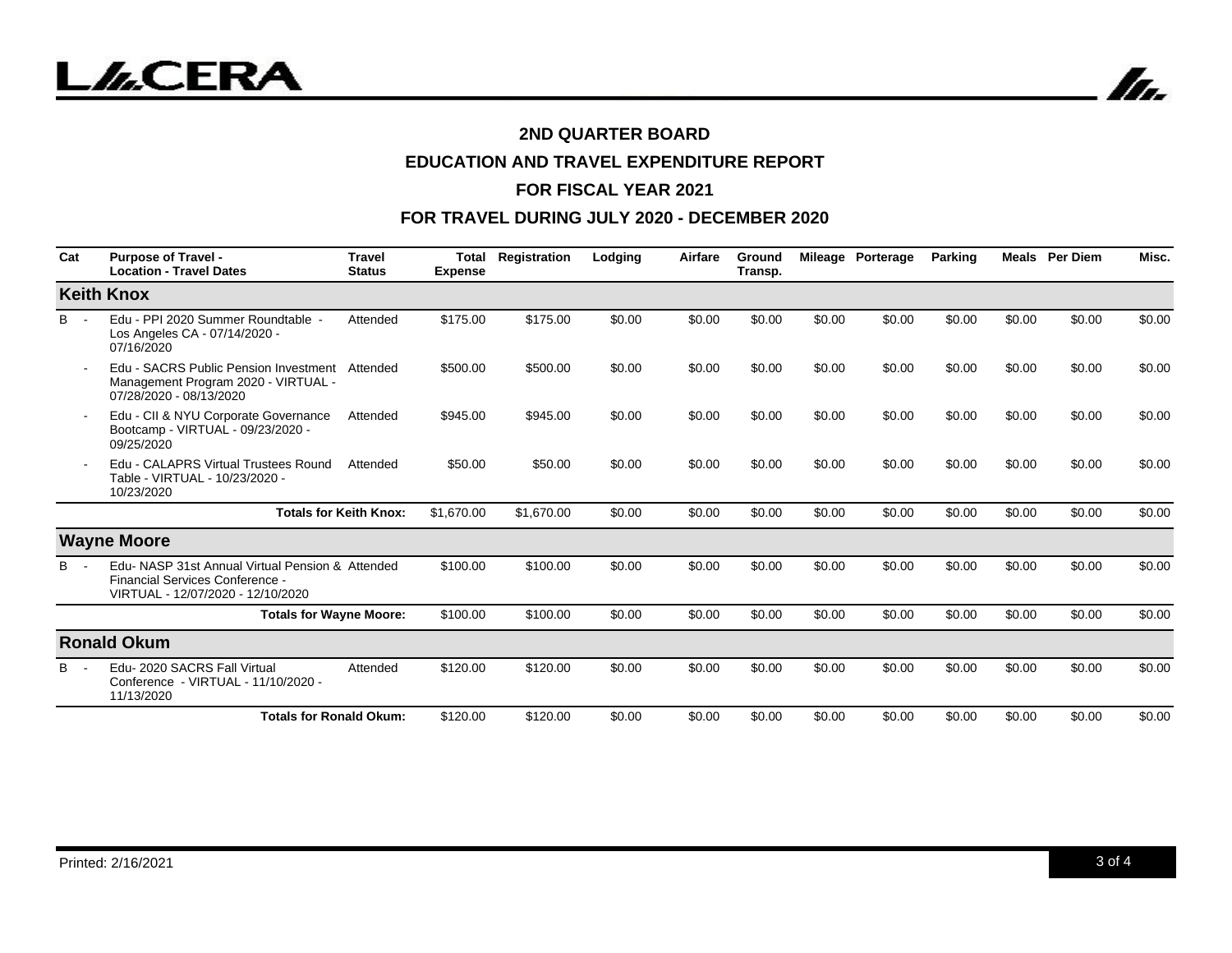

## **EDUCATION AND TRAVEL EXPENDITURE REPORT**

## **FOR FISCAL YEAR 2021**

## **FOR TRAVEL DURING JULY 2020 - DECEMBER 2020**

| Cat    | <b>Purpose of Travel -</b><br><b>Location - Travel Dates</b>                                                            | <b>Travel</b><br><b>Status</b> | <b>Total</b><br><b>Expense</b> | Registration | Lodging | Airfare | Ground<br>Transp. |        | Mileage Porterage | Parking | Meals  | <b>Per Diem</b> | Misc.  |
|--------|-------------------------------------------------------------------------------------------------------------------------|--------------------------------|--------------------------------|--------------|---------|---------|-------------------|--------|-------------------|---------|--------|-----------------|--------|
|        | Gina Sanchez                                                                                                            |                                |                                |              |         |         |                   |        |                   |         |        |                 |        |
| B      | Edu - CALAPRS Virtual Trustees Round<br>Table - VIRTUAL - 10/23/2020 -<br>10/23/2020                                    | Attended                       | \$50.00                        | \$50.00      | \$0.00  | \$0.00  | \$0.00            | \$0.00 | \$0.00            | \$0.00  | \$0.00 | \$0.00          | \$0.00 |
|        | Edu-2020 SACRS Fall Virtual<br>Conference - VIRTUAL - 11/10/2020 -<br>11/13/2020                                        | Attended                       | \$120.00                       | \$120.00     | \$0.00  | \$0.00  | \$0.00            | \$0.00 | \$0.00            | \$0.00  | \$0.00 | \$0.00          | \$0.00 |
|        | Edu - Harvard Business School Executive Attended<br>Education - Audit Committees - VIRTUAL<br>- 11/12/2020 - 11/14/2020 |                                | \$5,000.00                     | \$5,000.00   | \$0.00  | \$0.00  | \$0.00            | \$0.00 | \$0.00            | \$0.00  | \$0.00 | \$0.00          | \$0.00 |
|        | <b>Totals for Gina Sanchez:</b>                                                                                         |                                | \$5,170.00                     | \$5,170.00   | \$0.00  | \$0.00  | \$0.00            | \$0.00 | \$0.00            | \$0.00  | \$0.00 | \$0.00          | \$0.00 |
|        | <b>Herman Santos</b>                                                                                                    |                                |                                |              |         |         |                   |        |                   |         |        |                 |        |
| $B -$  | Edu-LAVCA's Annual Investor Meeting<br>VIRTUAL - 09/14/2020 - 09/17/2020                                                | Attended                       | \$595.00                       | \$595.00     | \$0.00  | \$0.00  | \$0.00            | \$0.00 | \$0.00            | \$0.00  | \$0.00 | \$0.00          | \$0.00 |
|        | Edu-2020 SACRS Fall Virtual<br>Conference - VIRTUAL - 11/10/2020 -<br>11/13/2020                                        | Attended                       | \$120.00                       | \$120.00     | \$0.00  | \$0.00  | \$0.00            | \$0.00 | \$0.00            | \$0.00  | \$0.00 | \$0.00          | \$0.00 |
|        | <b>Totals for Herman Santos:</b>                                                                                        |                                | \$715.00                       | \$715.00     | \$0.00  | \$0.00  | \$0.00            | \$0.00 | \$0.00            | \$0.00  | \$0.00 | \$0.00          | \$0.00 |
| Cnt: 0 |                                                                                                                         | <b>Grand Totals:</b>           | \$13.435.00                    | \$13,435.00  | \$0.00  | \$0.00  | \$0.00            | \$0.00 | \$0.00            | \$0.00  | \$0.00 | \$0.00          | \$0.00 |

Category Legend:

A - Pre-Approved/Board Approved

B - Educational Conferences and Administrative Meetings in CA where total cost is no more than \$2,000 per Trustee Travel Policy; Section III.A

C - C - Second of two conferences and/or meetings counted as one conference per Trustee Education Policy Section IV.C.2 and Trustee Travel Policy Section IV.

X - Canceled events for which expenses have been incurred.

Z - Trip was Canceled - Balance of \$0.00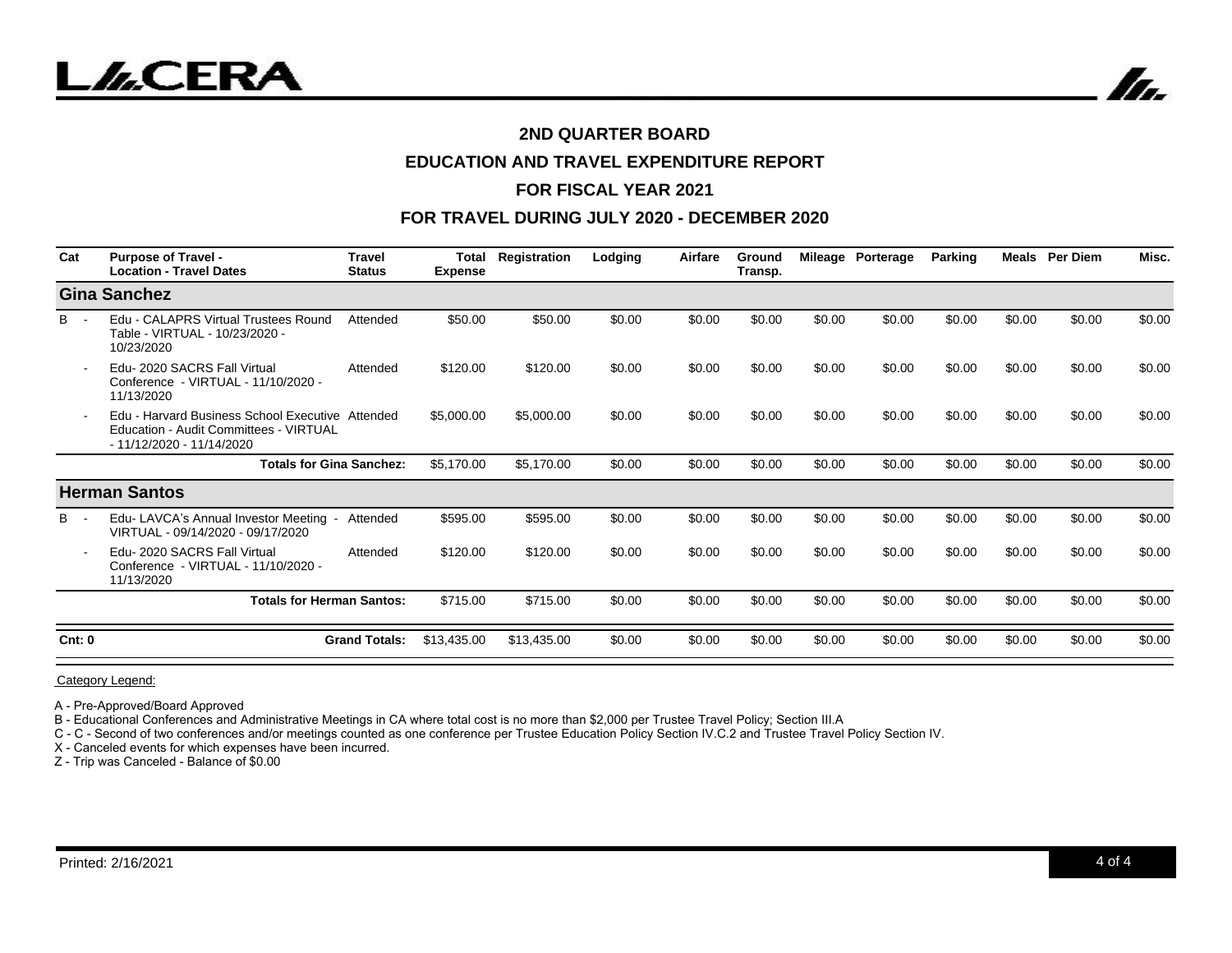



# **2ND QUARTER STAFF**

# **EDUCATION AND TRAVEL EXPENDITURE REPORT**

#### **FOR FISCAL YEAR 2021**

| <b>Attendee</b>      | <b>Purpose of Travel -</b><br><b>Location - Travel Dates</b>                                    | <b>Travel</b><br><b>Status</b> | Total<br><b>Expense</b> | Registration | Lodging  | Airfare | Ground<br>Transp. | <b>Mileage</b> | Porterage | Parking | Meals  | Per Diem | Misc.  |
|----------------------|-------------------------------------------------------------------------------------------------|--------------------------------|-------------------------|--------------|----------|---------|-------------------|----------------|-----------|---------|--------|----------|--------|
| <b>Systems</b>       |                                                                                                 |                                |                         |              |          |         |                   |                |           |         |        |          |        |
| <b>Irwin Devries</b> | Admin - Conduct Site<br>Visit of Mesa, AZ<br>Facility - Mesa AZ -<br>12/03/2020 -<br>12/05/2020 | Attended                       | \$834.48                | \$0.00       | \$274.73 | \$0.00  | \$0.00            | \$419.75       | \$0.00    | \$0.00  | \$0.00 | \$140.00 | \$0.00 |
|                      | <b>Totals for Irwin Devries:</b>                                                                |                                | \$834.48                | \$0.00       | \$274.73 | \$0.00  | \$0.00            | \$419.75       | \$0.00    | \$0.00  | \$0.00 | \$140.00 | \$0.00 |
| Celso Templo         | Admin - Conduct Site<br>Visit of Mesa, AZ<br>Facility - Mesa AZ -<br>10/09/2020 -<br>10/09/2020 | Attended                       | \$440.45                | \$0.00       | \$0.00   | \$0.00  | \$0.00            | \$440.45       | \$0.00    | \$0.00  | \$0.00 | \$0.00   | \$0.00 |
|                      | <b>Totals for Celso Templo:</b>                                                                 |                                | \$440.45                | \$0.00       | \$0.00   | \$0.00  | \$0.00            | \$440.45       | \$0.00    | \$0.00  | \$0.00 | \$0.00   | \$0.00 |
| Cnt: 2               | <b>Totals for Systems:</b>                                                                      |                                | \$1,274.93              | \$0.00       | \$274.73 | \$0.00  | \$0.00            | \$860.20       | \$0.00    | \$0.00  | \$0.00 | \$140.00 | \$0.00 |
| Cnt: 2               |                                                                                                 | <b>Grand Totals:</b>           | \$1,274.93              | \$0.00       | \$274.73 | \$0.00  | \$0.00            | \$860.20       | \$0.00    | \$0.00  | \$0.00 | \$140.00 | \$0.00 |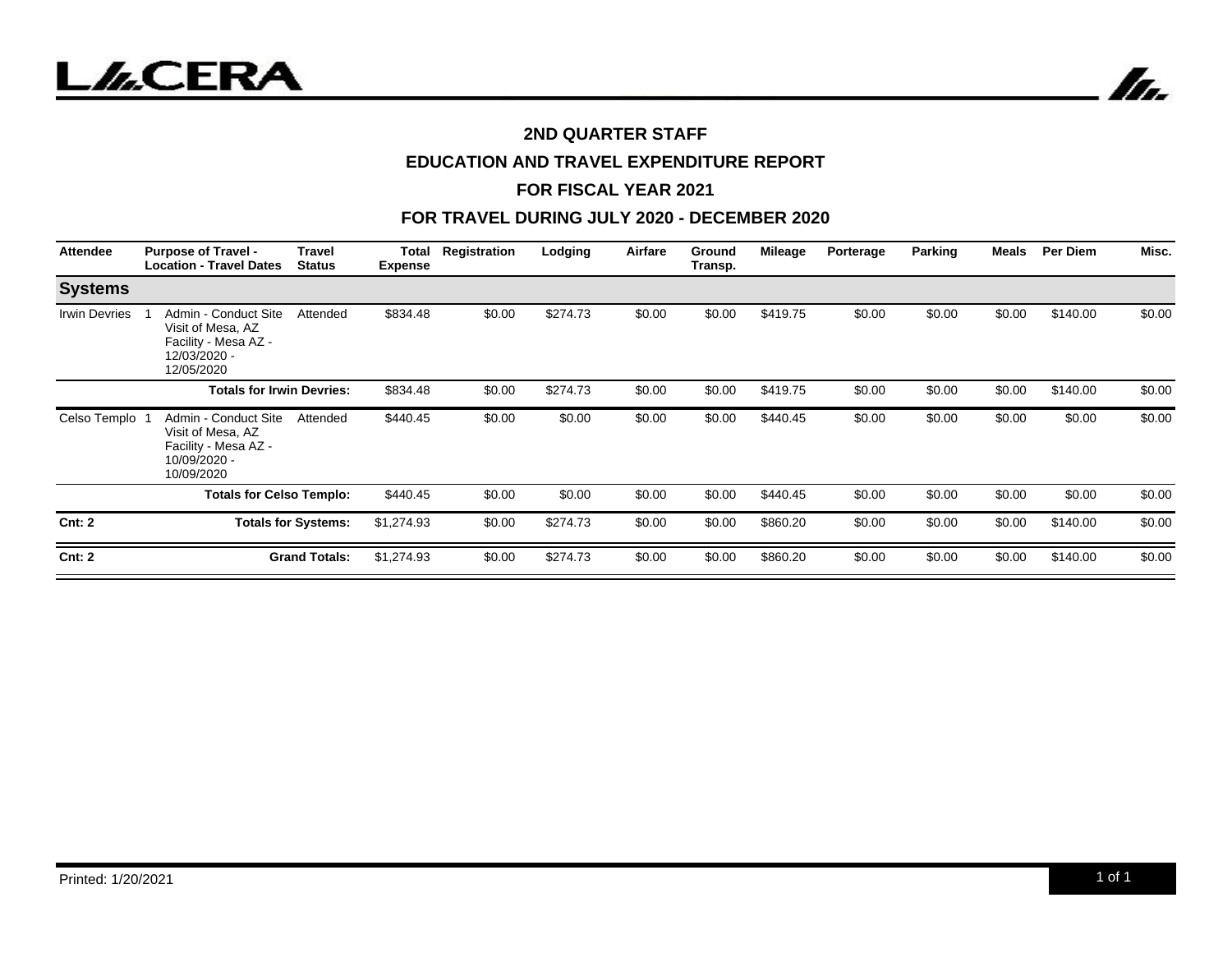



#### **BOARD CANCELLATION AND CREDIT EXPENDITURES REPORT**

#### **FOR FISCAL YEAR 2021**

#### **FOR TRAVEL DURING JULY 2020 - DECEMBER 2020**

| Purpose of Travel - Location - Date - Travel Status                                                             | Category                | Total<br>Expense | Registration<br>(Reg.) | Lodging | Airfare | Other Misc.<br>Travel Exp. Pardon | Chair | Reg.<br><b>Credit</b><br>Date | <b>Reg. Credit</b><br>Airfare<br><b>Expiration</b><br><b>Credit</b> | <b>Airfare Credit</b><br><b>Expiration Date</b> | <b>Refund</b><br>Pending |
|-----------------------------------------------------------------------------------------------------------------|-------------------------|------------------|------------------------|---------|---------|-----------------------------------|-------|-------------------------------|---------------------------------------------------------------------|-------------------------------------------------|--------------------------|
| <b>Alan Bernstein</b>                                                                                           |                         |                  |                        |         |         |                                   |       |                               |                                                                     |                                                 |                          |
| Edu - IFEBP 66th Annual Employee Benefits Conference - Honolulu HI -<br>11/15/2020 - 11/18/2020 - Host Canceled | Z                       | \$0.00           | \$0.00                 | \$0.00  | \$0.00  | \$0.00                            |       | \$0.00                        | \$0.00                                                              |                                                 |                          |
|                                                                                                                 | Attendee Totals: \$0.00 |                  | \$0.00                 | \$0.00  | \$0.00  | \$0.00                            |       | \$0.00                        | \$0.00                                                              |                                                 |                          |
| <b>Shawn Kehoe</b>                                                                                              |                         |                  |                        |         |         |                                   |       |                               |                                                                     |                                                 |                          |
| Edu - IFEBP 66th Annual Employee Benefits Conference - Honolulu HI -<br>11/15/2020 - 11/18/2020 - Host Canceled | Z                       | \$0.00           | \$0.00                 | \$0.00  | \$0.00  | \$0.00                            |       | \$0.00                        | \$0.00                                                              |                                                 |                          |
|                                                                                                                 | Attendee Totals: \$0.00 |                  | \$0.00                 | \$0.00  | \$0.00  | \$0.00                            |       | \$0.00                        | \$0.00                                                              |                                                 |                          |
| <b>Les Robbins</b>                                                                                              |                         |                  |                        |         |         |                                   |       |                               |                                                                     |                                                 |                          |
| Edu - IFEBP 66th Annual Employee Benefits Conference - Honolulu HI -<br>11/15/2020 - 11/18/2020 - Host Canceled | $\times$                | \$0.00           | \$0.00                 | \$0.00  | \$0.00  | \$0.00                            |       | \$2,125.00 11/30/2021         | \$0.00                                                              |                                                 |                          |
|                                                                                                                 | Attendee Totals: \$0.00 |                  | \$0.00                 | \$0.00  | \$0.00  | \$0.00                            |       | \$2,125.00                    | \$0.00                                                              |                                                 |                          |
|                                                                                                                 | Grand Totals: \$0.00    |                  | \$0.00                 | \$0.00  | \$0.00  | \$0.00                            |       | \$2,125.00                    | \$0.00                                                              |                                                 |                          |

Category Legend:

X - Canceled events for which expenses have been incurred.

Z - Trip was Canceled - Balance of \$0.00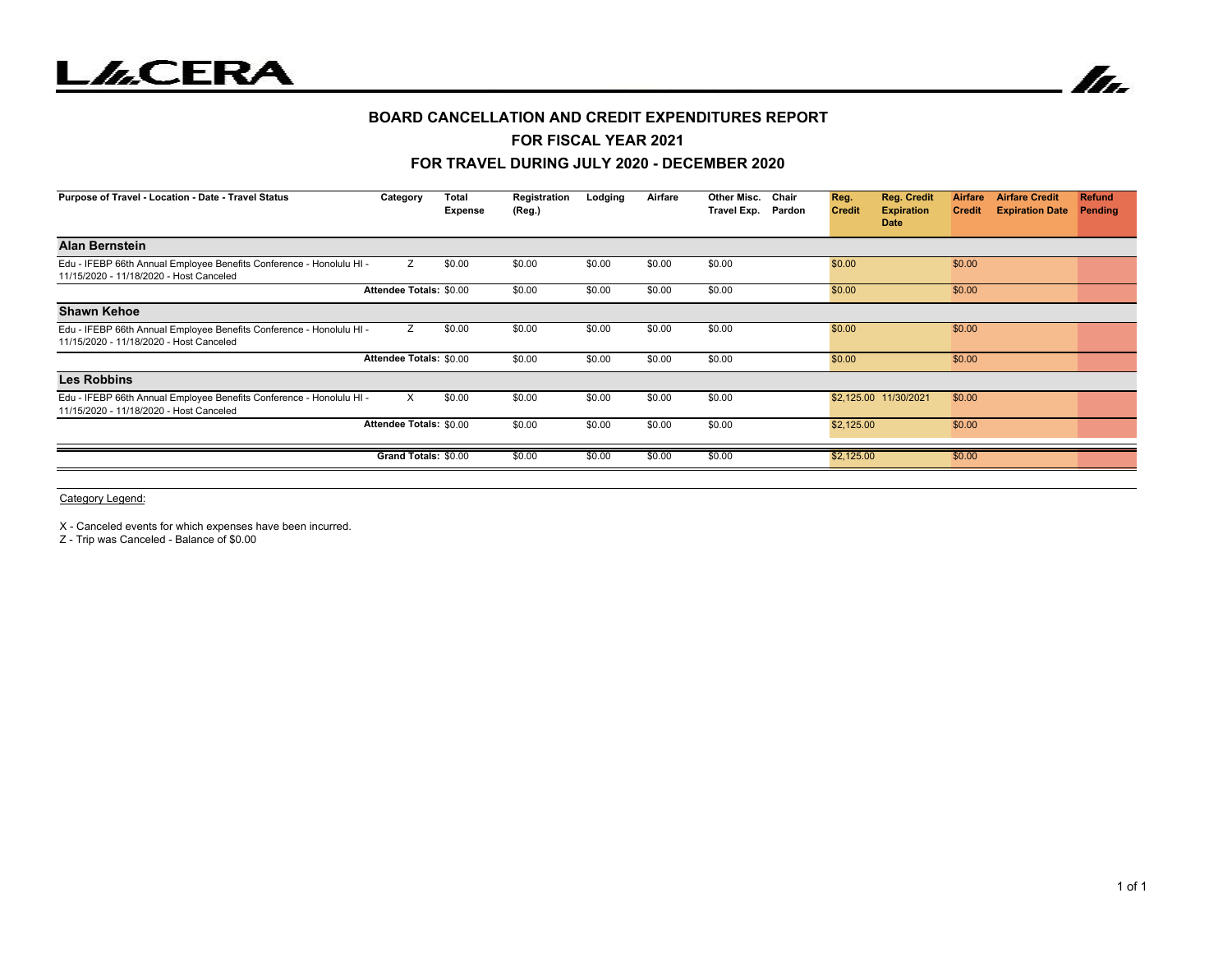



#### **FOR FISCAL YEAR 2020BOARD CANCELLATION AND CREDIT EXPENDITURES REPORT**

|  |  |  | FOR TRAVEL THROUGH THE 4TH QUARTER OF FY19-20 |  |  |  |
|--|--|--|-----------------------------------------------|--|--|--|
|  |  |  |                                               |  |  |  |

| Purpose of Travel - Location - Date - Travel Status                                                                                                       | Category Total                 | <b>Expense</b> | Register Lodging |        | Airfare  | Other Misc Chair<br>Travel Exp. Pardon |            | Register   | <b>Register Credit Airfare</b> |        | <b>Airfare Credit</b><br>Credit (1802) Expiration Date Credit (1803) Expiration Date Pending | <b>Refund</b> |
|-----------------------------------------------------------------------------------------------------------------------------------------------------------|--------------------------------|----------------|------------------|--------|----------|----------------------------------------|------------|------------|--------------------------------|--------|----------------------------------------------------------------------------------------------|---------------|
| <b>Vivian Gray</b>                                                                                                                                        |                                |                |                  |        |          |                                        |            |            |                                |        |                                                                                              |               |
| Admin - SACRS Program Committee and SACRS Board of<br>Directors Meeting - Sacramento CA - 07/15/2019 - 07/19/2019<br>- Canceled                           | Z                              | \$0.00         | \$0.00           | \$0.00 | \$0.00   | \$0.00                                 |            | \$0.00     |                                | \$0.00 |                                                                                              | \$0.00        |
| Admin - SACRS Legislative Committee - Sacramento CA -<br>07/19/2019 - Canceled                                                                            | Z                              | \$0.00         | \$0.00           | \$0.00 | \$0.00   | \$0.00                                 |            | \$0.00     |                                | \$0.00 |                                                                                              | \$0.00        |
| Admin - SACRS Program Committee and SACRS Board of<br>Directors Meeting - Sacramento CA - 09/16/2019 - 09/17/2019<br>- Canceled                           | Z                              | \$0.00         | \$0.00           | \$0.00 | \$0.00   | \$0.00                                 |            | \$0.00     |                                | \$0.00 |                                                                                              | \$0.00        |
| Admin - SACRS Legislative Committee - Sacramento CA -<br>09/20/2019 - Canceled                                                                            | Z                              | \$0.00         | \$0.00           | \$0.00 | \$0.00   | \$0.00                                 |            | \$0.00     |                                | \$0.00 |                                                                                              | \$0.00        |
| Admin - SACRS Legislative Committee - Sacramento CA -<br>10/19/2019 - Canceled                                                                            | Z                              | \$0.00         | \$0.00           | \$0.00 | \$0.00   | \$0.00                                 |            | \$0.00     |                                | \$0.00 |                                                                                              | \$0.00        |
| Edu - KACALP Annual Conference - Los Angeles CA -<br>10/29/2019 - 10/30/2019 - Canceled                                                                   | Z                              | \$0.00         | \$0.00           | \$0.00 | \$0.00   | \$0.00                                 |            | \$0.00     |                                | \$0.00 |                                                                                              | \$0.00        |
| Edu - NASP 2020 "Day of Education in Private Equity" - Los<br>Angeles CA - 03/26/2020 - 03/26/2020 - Host Canceled                                        | Z                              | \$0.00         | \$0.00           | \$0.00 | \$0.00   | \$0.00                                 |            | \$0.00     |                                | \$0.00 |                                                                                              | \$0.00        |
| Edu - TBI Med Legal Conference - San Diego CA -<br>04/02/2020 - 04/04/2020 - Host Canceled                                                                | X                              | \$299.00       | \$299.00         | \$0.00 | \$0.00   | \$0.00                                 | <b>Yes</b> | \$0.00     |                                | \$0.00 |                                                                                              | \$0.00        |
| Edu - Trustee Leadership Forum (TLF) Trustee Forum -<br>Boston MA - 06/08/2020 - 06/10/2020 - Host Canceled                                               | X                              | \$275.00       | \$0.00           | \$0.00 | \$275.00 | \$0.00                                 | <b>Yes</b> | \$0.00     |                                | \$0.00 |                                                                                              | \$0.00        |
|                                                                                                                                                           | Attendee Totals: \$574.00      |                | \$299.00         | \$0.00 | \$275.00 | \$0.00                                 |            | \$0.00     |                                | \$0.00 |                                                                                              | \$0.00        |
| <b>David Green</b>                                                                                                                                        |                                |                |                  |        |          |                                        |            |            |                                |        |                                                                                              |               |
| Edu - 2019 Fortune Brainstorm Tech Conference - Aspen CO -<br>07/15/2019 - 07/17/2019 - Canceled                                                          | z                              | \$0.00         | \$0.00           | \$0.00 | \$0.00   | \$0.00                                 |            | \$0.00     |                                | \$0.00 |                                                                                              | \$0.00        |
|                                                                                                                                                           | <b>Attendee Totals: \$0.00</b> |                | \$0.00           | \$0.00 | \$0.00   | \$0.00                                 |            | \$0.00     |                                | \$0.00 |                                                                                              | \$0.00        |
| <b>James Harris</b>                                                                                                                                       |                                |                |                  |        |          |                                        |            |            |                                |        |                                                                                              |               |
| Edu - CALAPRS Advanced Principles of Pension<br>Management for Trustees - Los Angeles CA - 03/30/2020 -<br>04/01/2020 - Host Canceled                     | Ζ                              | \$0.00         | \$0.00           | \$0.00 | \$0.00   | \$0.00                                 |            | \$0.00     |                                | \$0.00 |                                                                                              | \$0.00        |
|                                                                                                                                                           | Attendee Totals: \$0.00        |                | \$0.00           | \$0.00 | \$0.00   | \$0.00                                 |            | \$0.00     |                                | \$0.00 |                                                                                              | \$0.00        |
| <b>Shawn Kehoe</b>                                                                                                                                        |                                |                |                  |        |          |                                        |            |            |                                |        |                                                                                              |               |
| Edu - National Association of Corporate Directors - Global<br>Board Leaders' Summit - Washington D.C. MD - 09/21/2019 -<br>09/24/2019 - Canceled          | X                              | \$500.00       | \$500.00         | \$0.00 | \$0.00   | \$0.00                                 | Yes        | \$4,265.50 | 10/31/2021                     | \$0.00 |                                                                                              | \$0.00        |
| Edu - 2019 Pacific Pension Institute Executive Seminar and<br>Asia Roundtable - Shanghai, China; Hong Kong, China -<br>11/03/2019 - 11/08/2019 - Canceled | Z.                             | \$0.00         | \$0.00           | \$0.00 | \$0.00   | \$0.00                                 |            | \$0.00     |                                | \$0.00 |                                                                                              | \$0.00        |
| Edu - IAFCI 2020 Cyber Fraud Summit - Austin TX -<br>04/15/2020 - 04/16/2020 - Host Canceled                                                              | Z                              | \$0.00         | \$0.00           | \$0.00 | \$0.00   | \$0.00                                 |            | \$0.00     |                                | \$0.00 |                                                                                              | \$0.00        |
|                                                                                                                                                           | Attendee Totals: \$500.00      |                | \$500.00         | \$0.00 | \$0.00   | \$0.00                                 |            | \$4,265.50 |                                | \$0.00 |                                                                                              | \$0.00        |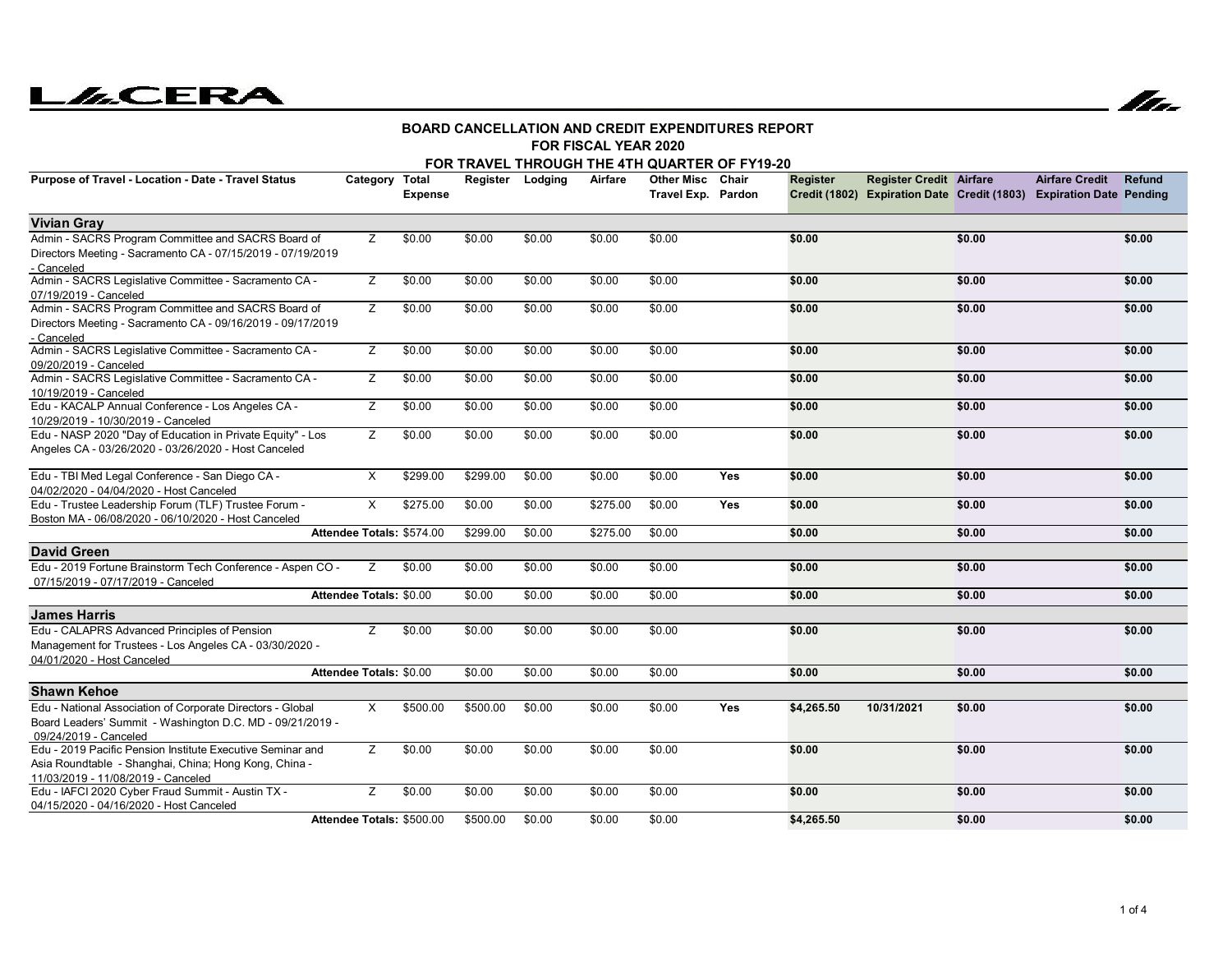# **LACERA**



#### **FOR FISCAL YEAR 2020BOARD CANCELLATION AND CREDIT EXPENDITURES REPORT**

| FOR TRAVEL THROUGH THE 4TH QUARTER OF FY19-20                                                                                                                   |                         |                |        |                  |         |                                         |       |                 |                                |            |                                                                                              |               |  |
|-----------------------------------------------------------------------------------------------------------------------------------------------------------------|-------------------------|----------------|--------|------------------|---------|-----------------------------------------|-------|-----------------|--------------------------------|------------|----------------------------------------------------------------------------------------------|---------------|--|
| Purpose of Travel - Location - Date - Travel Status                                                                                                             | Category Total          | <b>Expense</b> |        | Register Lodging | Airfare | <b>Other Misc</b><br>Travel Exp. Pardon | Chair | <b>Register</b> | <b>Register Credit Airfare</b> |            | <b>Airfare Credit</b><br>Credit (1802) Expiration Date Credit (1803) Expiration Date Pending | <b>Refund</b> |  |
| Joseph Kelly                                                                                                                                                    |                         |                |        |                  |         |                                         |       |                 |                                |            |                                                                                              |               |  |
| Edu - PPI 2019 Summer Roundtable - Chicago IL -<br>07/10/2019 - 07/12/2019 - Canceled                                                                           | Z                       | \$0.00         | \$0.00 | \$0.00           | \$0.00  | \$0.00                                  |       | \$0.00          |                                | \$0.00     |                                                                                              | \$0.00        |  |
|                                                                                                                                                                 | Attendee Totals: \$0.00 |                | \$0.00 | \$0.00           | \$0.00  | \$0.00                                  |       | \$0.00          |                                | \$0.00     |                                                                                              | \$0.00        |  |
| <b>Keith Knox</b>                                                                                                                                               |                         |                |        |                  |         |                                         |       |                 |                                |            |                                                                                              |               |  |
| Edu - Cll's Trustee Training Course for California Public Fund<br>Trustees - Berkeley CA - 10/4/2019 - 10/4/2019 - Host<br>Canceled                             | Ζ                       | \$0.00         | \$0.00 | \$0.00           | \$0.00  | \$0.00                                  |       | \$0.00          |                                | \$0.00     |                                                                                              | \$0.00        |  |
| Edu - NASP 2020 "Day of Education in Private Equity" - Los<br>Angeles CA - 03/26/2020 - 03/26/2020 - Host Canceled                                              | Z                       | \$0.00         | \$0.00 | \$0.00           | \$0.00  | \$0.00                                  |       | \$0.00          |                                | \$0.00     |                                                                                              | \$0.00        |  |
| Edu - IFEBP Wharton Portfolio Concepts and Management -<br>Philadelphia PA - 04/20/2020 - 04/23/2020 - Host Canceled                                            | Ζ                       | \$0.00         | \$0.00 | \$0.00           | \$0.00  | \$0.00                                  |       | \$0.00          |                                | \$0.00     |                                                                                              | \$0.00        |  |
| Edu - SACRS: Don't Stop Thinking About Tomorrow; China A-<br>Share Market & Opportunities - Webinar - 05/13/2020 -<br>05/13/2020 - Canceled                     | Z                       | \$0.00         | \$0.00 | \$0.00           | \$0.00  | \$0.00                                  |       | \$0.00          |                                | \$0.00     |                                                                                              | \$0.00        |  |
| Edu - SACRS: Private Markets Today Vs. The Global<br>Financial Crisis - Webinar - 05/14/2020 - 05/14/2020 -<br>Canceled                                         | Z                       | \$0.00         | \$0.00 | \$0.00           | \$0.00  | \$0.00                                  |       | \$0.00          |                                | \$0.00     |                                                                                              | \$0.00        |  |
| Edu - SACRS: Cash Flows & Investment Management in the<br>Time of COVID-19 - Webinar - 05/15/2020 - 05/15/2020 -<br>Canceled                                    | Z                       | \$0.00         | \$0.00 | \$0.00           | \$0.00  | \$0.00                                  |       | \$0.00          |                                | \$0.00     |                                                                                              | \$0.00        |  |
| Edu - SACRS: Private Market Investing in a Late-Cycle Market<br>or Private Market Investing in the 8th Inning - Webinar -<br>05/20/2020 - 05/20/2020 - Canceled | Z.                      | \$0.00         | \$0.00 | \$0.00           | \$0.00  | \$0.00                                  |       | \$0.00          |                                | \$0.00     |                                                                                              | \$0.00        |  |
| Edu - SACRS: Litigation 101 & Current Cases - Webinar -<br>05/20/2020 - 05/20/2020 - Canceled                                                                   | Z                       | \$0.00         | \$0.00 | \$0.00           | \$0.00  | \$0.00                                  |       | \$0.00          |                                | \$0.00     |                                                                                              | \$0.00        |  |
|                                                                                                                                                                 | Attendee Totals: \$0.00 |                | \$0.00 | \$0.00           | \$0.00  | \$0.00                                  |       | \$0.00          |                                | \$0.00     |                                                                                              | \$0.00        |  |
| <b>Wayne Moore</b>                                                                                                                                              |                         |                |        |                  |         |                                         |       |                 |                                |            |                                                                                              |               |  |
| Edu - Cll's Trustee Training Course for California Public Fund<br>Trustees - Berkeley CA - 10/4/2019 - 10/4/2019 - Host<br>Canceled                             | Z                       | \$0.00         | \$0.00 | \$0.00           | \$0.00  | \$0.00                                  |       | \$0.00          |                                | \$0.00     |                                                                                              | \$0.00        |  |
| Edu- CII Spring 2020 Conference and 35th Anniversary<br>Celebration - Washington D.C. MD - 03/09/2020 - 03/11/2020<br>- Canceled                                | X                       | \$0.00         | \$0.00 | \$0.00           | \$0.00  | \$0.00                                  |       | \$0.00          |                                | \$1,776.08 | 2/28/2021                                                                                    | \$0.00        |  |
| Edu - NASP 2020 "Day of Education in Private Equity" - Los<br>Angeles CA - 03/26/2020 - 03/26/2020 - Host Canceled                                              | Ζ                       | \$0.00         | \$0.00 | \$0.00           | \$0.00  | \$0.00                                  |       | \$0.00          |                                | \$0.00     |                                                                                              | \$0.00        |  |
|                                                                                                                                                                 | Attendee Totals: \$0.00 |                | \$0.00 | \$0.00           | \$0.00  | \$0.00                                  |       | \$0.00          |                                | \$1,776.08 |                                                                                              | \$0.00        |  |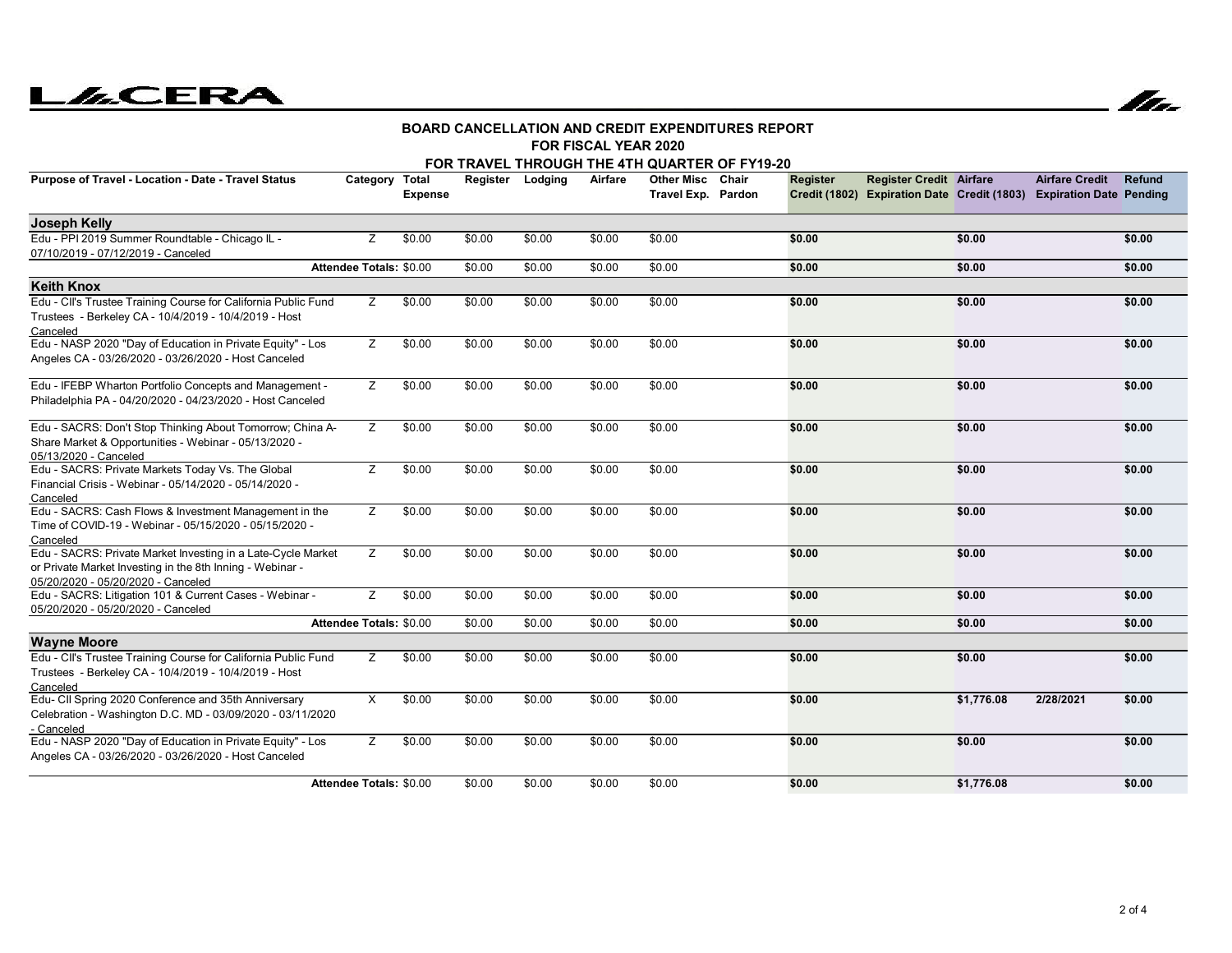# **LACERA**



#### **FOR FISCAL YEAR 2020BOARD CANCELLATION AND CREDIT EXPENDITURES REPORT**

| FOR TRAVEL THROUGH THE 4TH QUARTER OF FY19-20                                                                                     |                                |                                      |                  |            |          |                                               |     |          |                                                                                                       |          |                       |        |  |
|-----------------------------------------------------------------------------------------------------------------------------------|--------------------------------|--------------------------------------|------------------|------------|----------|-----------------------------------------------|-----|----------|-------------------------------------------------------------------------------------------------------|----------|-----------------------|--------|--|
| Purpose of Travel - Location - Date - Travel Status                                                                               | Category Total                 | <b>Expense</b>                       | Register Lodging |            | Airfare  | <b>Other Misc Chair</b><br>Travel Exp. Pardon |     | Register | <b>Register Credit Airfare</b><br>Credit (1802) Expiration Date Credit (1803) Expiration Date Pending |          | <b>Airfare Credit</b> | Refund |  |
| <b>David Muir</b>                                                                                                                 |                                |                                      |                  |            |          |                                               |     |          |                                                                                                       |          |                       |        |  |
| Edu- CII Spring 2020 Conference and 35th Anniversary<br>Celebration - Washington D.C. MD - 03/09/2020 - 03/11/2020<br>- Canceled  | Z                              | \$0.00                               | \$0.00           | \$0.00     | \$0.00   | \$0.00                                        |     | \$0.00   |                                                                                                       | \$0.00   |                       | \$0.00 |  |
|                                                                                                                                   | Attendee Totals: \$0.00        |                                      | \$0.00           | \$0.00     | \$0.00   | \$0.00                                        |     | \$0.00   |                                                                                                       | \$0.00   |                       | \$0.00 |  |
| <b>William Pryor</b>                                                                                                              |                                |                                      |                  |            |          |                                               |     |          |                                                                                                       |          |                       |        |  |
| Edu - NCPERS 2019 Public Safety Conference - New Orleans<br>LA - 10/27/2019 - 10/30/2019 - Canceled                               | X                              | \$0.00                               | \$0.00           | \$0.00     | \$0.00   | \$0.00                                        |     | \$0.00   |                                                                                                       | \$522.30 | 11/3/2021             | \$0.00 |  |
|                                                                                                                                   | <b>Attendee Totals: \$0.00</b> |                                      | \$0.00           | \$0.00     | \$0.00   | \$0.00                                        |     | \$0.00   |                                                                                                       | \$522.30 |                       | \$0.00 |  |
| <b>Les Robbins</b>                                                                                                                |                                |                                      |                  |            |          |                                               |     |          |                                                                                                       |          |                       |        |  |
| Edu - CRCEA Fall 2019 Conference - Rohnert Park CA -<br>10/28/2019 - 10/30/2019 - Host Canceled                                   | X                              | \$291.95                             | \$0.00           | \$0.00     | \$291.95 | \$0.00                                        | Yes | \$0.00   |                                                                                                       | \$0.00   |                       | \$0.00 |  |
|                                                                                                                                   | Attendee Totals: \$291.95      |                                      | \$0.00           | \$0.00     | \$291.95 | \$0.00                                        |     | \$0.00   |                                                                                                       | \$0.00   |                       | \$0.00 |  |
| <b>Gina Sanchez</b>                                                                                                               |                                |                                      |                  |            |          |                                               |     |          |                                                                                                       |          |                       |        |  |
| Edu - NACI Engage - Oakland CA - 03/24/2020 - 03/25/2020 -<br>Canceled                                                            | Z                              | \$0.00                               | \$0.00           | \$0.00     | \$0.00   | \$0.00                                        |     | \$0.00   |                                                                                                       | \$0.00   |                       | \$0.00 |  |
| Edu - NASP 2020 "Day of Education in Private Equity" - Los<br>Angeles CA - 03/26/2020 - 03/26/2020 - Host Canceled                | Z                              | \$0.00                               | \$0.00           | \$0.00     | \$0.00   | \$0.00                                        |     | \$0.00   |                                                                                                       | \$0.00   |                       | \$0.00 |  |
| Edu - Pomerantz Roundtable Event - Beverly Hills CA -<br>06/16/2020 - 06/16/2020 - Host Canceled                                  | z                              | \$0.00                               | \$0.00           | \$0.00     | \$0.00   | \$0.00                                        |     | \$0.00   |                                                                                                       | \$0.00   |                       | \$0.00 |  |
|                                                                                                                                   | Attendee Totals: \$0.00        |                                      | \$0.00           | \$0.00     | \$0.00   | \$0.00                                        |     | \$0.00   |                                                                                                       | \$0.00   |                       | \$0.00 |  |
| <b>Herman Santos</b>                                                                                                              |                                |                                      |                  |            |          |                                               |     |          |                                                                                                       |          |                       |        |  |
| Edu - INCA Investments Latin American Investments<br>Conference - Buenos Aires, Argentina - 10/16/2019 -<br>10/17/2019 - Canceled | X                              | \$1,858.15 \$0.00                    |                  | \$1,579.75 | \$278.40 | \$0.00                                        | Yes | \$0.00   |                                                                                                       | \$0.00   |                       | \$0.00 |  |
| Edu - 2020 ICGN Seoul Conference - Seoul, South Korea -<br>02/25/2020 - 02/28/2020 - Host Canceled                                | X                              | \$45.08                              | \$23.48          | \$0.00     | \$21.60  | \$0.00                                        | Yes | \$0.00   |                                                                                                       | \$0.00   |                       | \$0.00 |  |
| Edu- CII Spring 2020 Conference and 35th Anniversary<br>Celebration - Washington D.C. MD - 03/09/2020 - 03/11/2020<br>- Canceled  | X                              | \$362.20                             | \$0.00           | \$0.00     | \$362.20 | \$0.00                                        | Yes | \$0.00   |                                                                                                       | \$719.60 | 2/28/2021             | \$0.00 |  |
| Edu - NASP 2020 "Day of Education in Private Equity" - Los<br>Angeles CA - 03/26/2020 - 03/26/2020 - Host Canceled                | z                              | \$0.00                               | \$0.00           | \$0.00     | \$0.00   | \$0.00                                        |     | \$0.00   |                                                                                                       | \$0.00   |                       | \$0.00 |  |
| Edu - TBI Med Legal Conference - San Diego CA -<br>04/02/2020 - 04/04/2020 - Host Canceled                                        | X                              | \$299.00                             | \$299.00         | \$0.00     | \$0.00   | \$0.00                                        | Yes | \$0.00   |                                                                                                       | \$0.00   |                       | \$0.00 |  |
|                                                                                                                                   |                                | Attendee Totals: \$2,564.43 \$322.48 |                  | \$1,579.75 | \$662.20 | \$0.00                                        |     | \$0.00   |                                                                                                       | \$719.60 |                       | \$0.00 |  |